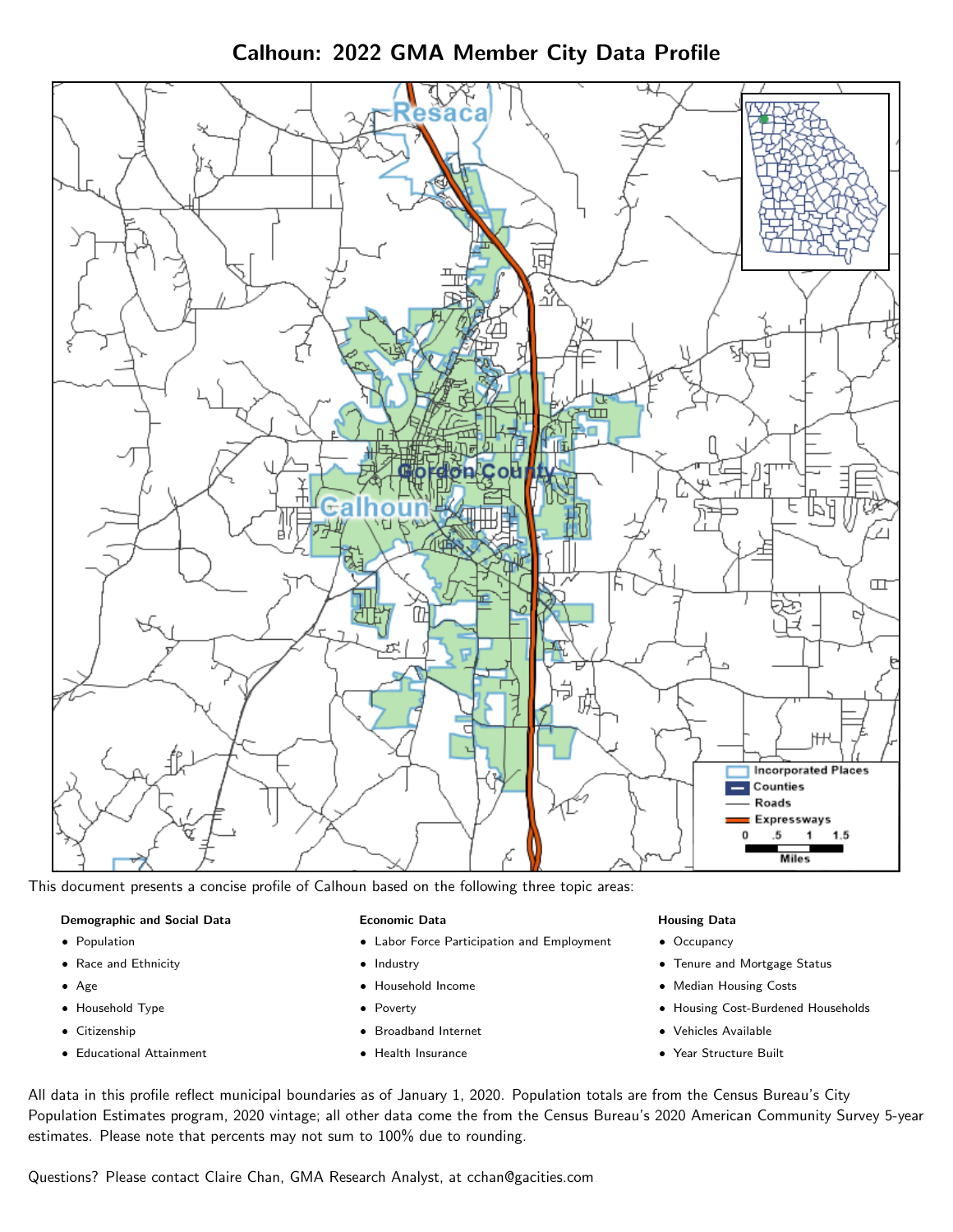# Calhoun: Demographic and Social





**Citizenship** 



Source: American Community Survey, 2020 5-year estimates, table B05002 Source: American Community Survey, 2020 5-year estimates, table B15002

Race and Ethnicity



Source: U.S. Census Bureau, City Population Estimates, 2020 vintage Source: American Community Survey, 2020 5-year estimates, table B03002

## Household Type



Source: American Community Survey, 2020 5-year estimates, table B01001 Source: American Community Survey, 2020 5-year estimates, table B11001

## Educational Attainment



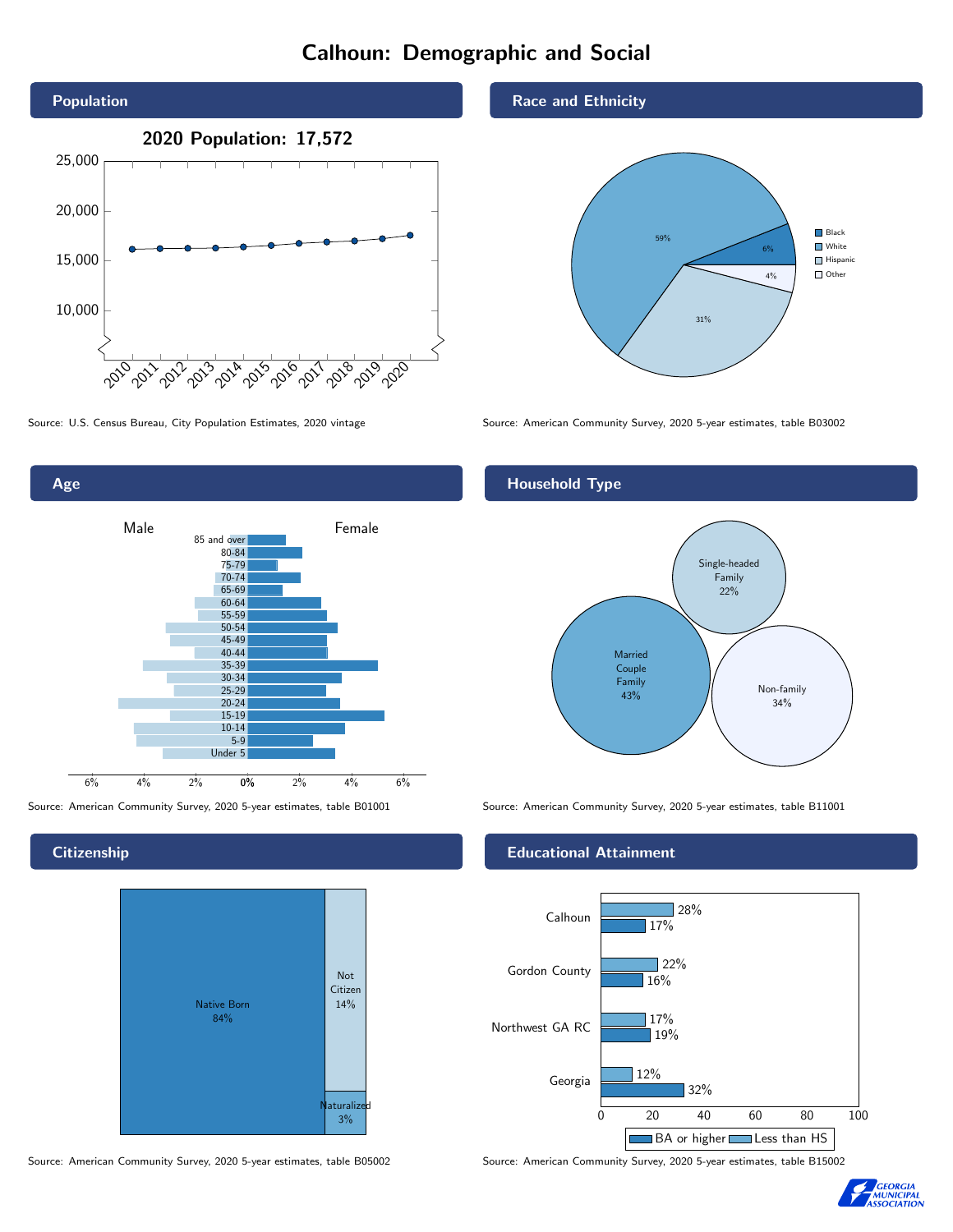# Calhoun: Economic



Source: American Community Survey, 2020 5-year estimates, table B23001 Note: Unemployment rate is based upon the civilian labor force.

## Industry

| Agriculture, forestry, fishing and hunting, and mining      | $2\%$ |
|-------------------------------------------------------------|-------|
| Construction                                                | 5%    |
| Manufacturing                                               | 34%   |
| <b>Wholesale Trade</b>                                      | 3%    |
| Retail Trade                                                | 6%    |
| Transportation and warehousing, and utilities               | 3%    |
| Information                                                 | $0\%$ |
| Finance and insurance, real estate, rental, leasing         | 6%    |
| Professional, scientific, mgt, administrative, waste mgt    | $7\%$ |
| Educational services, and health care and social assistance | 15%   |
| Arts, entertainment, recreation, accommodation, food        | 8%    |
| service                                                     |       |
| Other services, except public administration                | $4\%$ |
| Public administration                                       | 6%    |

Source: American Community Survey, 2020 5-year estimates, table C24030



Source: American Community Survey, 2020 5-year estimates, tables B19013 and B19025 Source: American Community Survey, 2020 5-year estimates, table B17010



Poverty



## Health Insurance



Source: American Community Survey, 2020 5-year estimates, table B28002 Source: American Community Survey, 2020 5-year estimates, table B18135